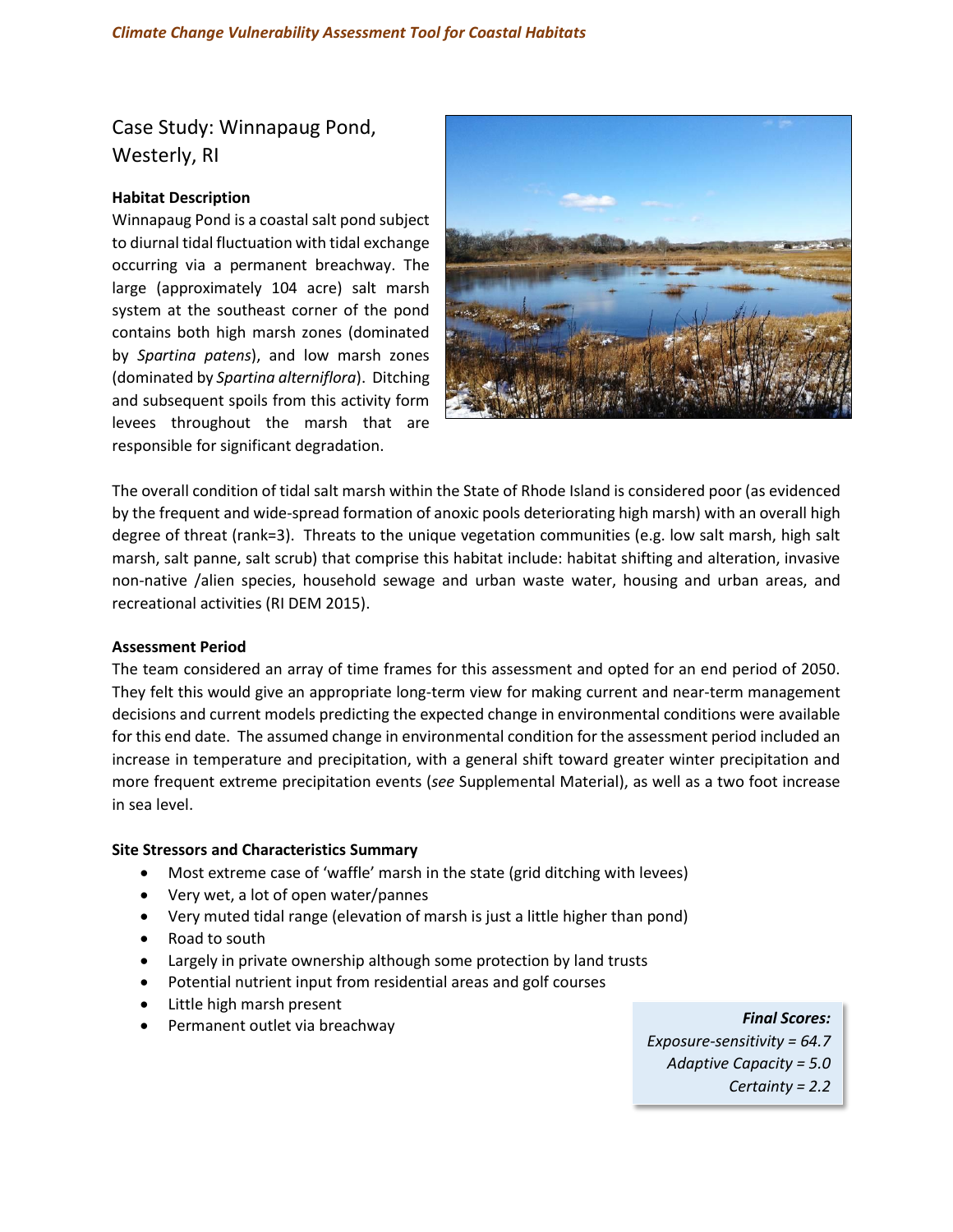## **Scoring Summary**

## **HIGH exposure‐sensitivity, LOW adaptive capacity, VERY HIGH overall vulnerability.**



Vulnerability Exposure-Sensitivity

The assessed salt marsh at the southeast corner of Winnapaug Pond is surrounded by medium and medium-high density residential development whose presence, in addition to the golf course situated directly on the pond, influence nutrient input via groundwater and surface water flow. This marsh has a High muted tidal range with a low elevation relative to the pond surface elevation. The current severely degraded state of this marsh and extremely reduced sediment supply as the result of extensive ditching and buildout on the dune barrier (e.g. Route 1A and residential development) are the primary contributing factors that support a high exposure-sensitivity score.

The low adaptive capacity score reflects this site's lack of protected status and extreme fragmentation of habitat. Marsh migration potential is also limited by surrounding elevation and infrastructure and would require significant effort (e.g. grading; displacement of roads and residential areas) to provide suitable opportunity for the marsh to move. In addition, the low score reflects the general lack of economic incentive and potential management actions possible beyond recent efforts that have been undertaken to restore the marsh.

The overall vulnerability score is based on the relationship table above in which a high score for exposuresensitivity and low score for adaptive capacity situate this site in the very high vulnerability bin. This very high overall vulnerability score suggests that this site will be very sensitive to the anticipated change in climate and lacks sufficient adaptive capacity components which might help mitigate expected changes in environmental condition. Given the already degraded condition at this site, Winnapaug Pond salt marsh will likely experience further extreme degradation and/or extensive loss of habitat.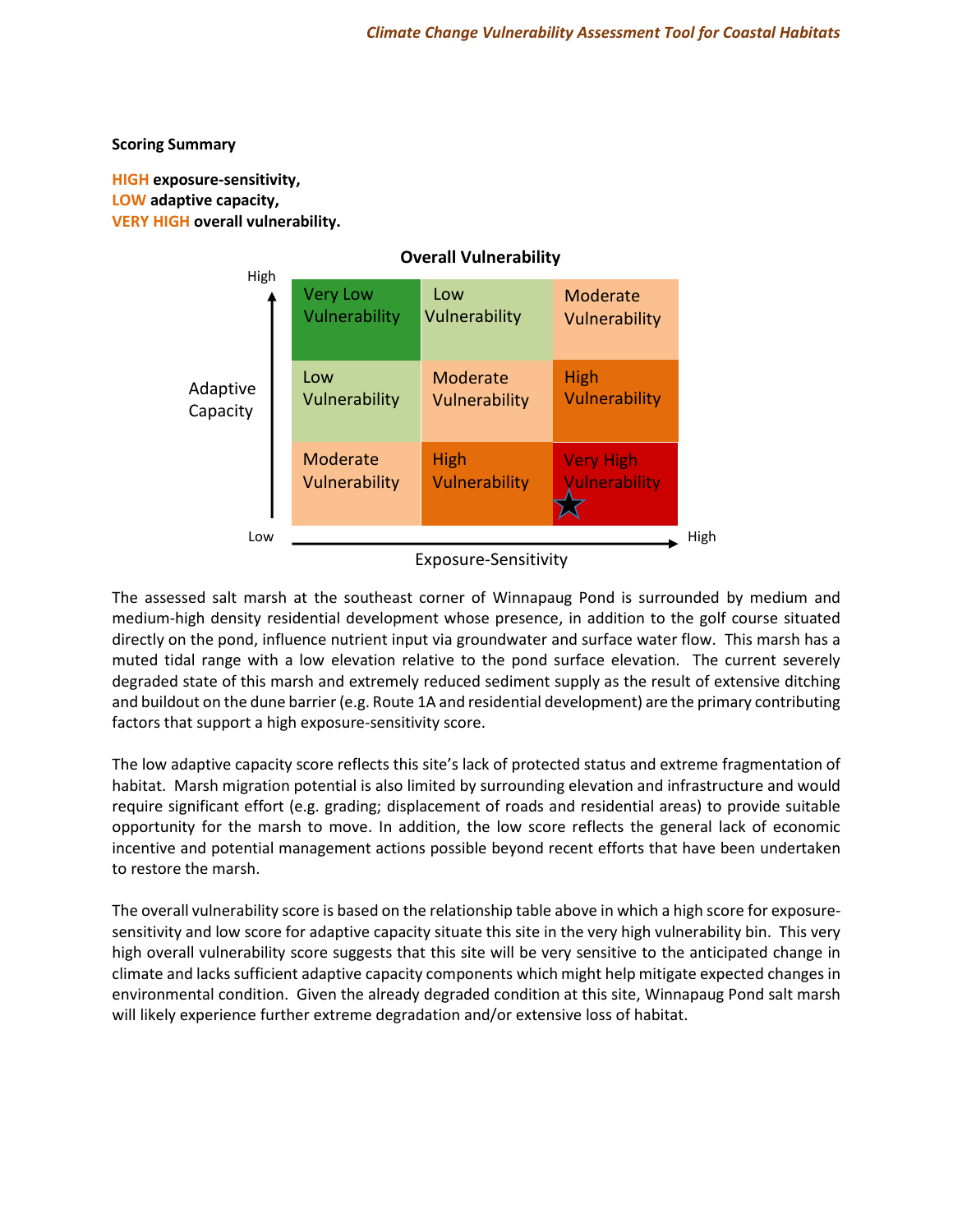### **Assigned Scores**

The assessment team collaborated to create and review a list of reference materials which they incorporated into a resource document designed to capture relevant information from assorted data sets, white papers and published journal articles. To simplify the scoring process, this resource document was then converted into a bulleted list of anticipated species and/or habitat responses to the anticipated change in condition. The notes provided below reflect both general discussion content from the bulleted list which, together with the original resource document and the CCVATCH Guidance document as necessary were used as the primary source of considerations when discussing score assignment (at left) as well as more specific discussion points and considerations related to this site, if applicable (at right). Inserted grey boxes reflect the outcome of early team discussions regarding specific site characteristics that would influence score assignment; if none exist, then scores were assigned consistently for all sites.

| <b>Direct Climate Effects</b>                                                                                                                                                                                                                                                                                                                                                                                                                                                                                                                                                      |                                                                                                                                              |  |  |
|------------------------------------------------------------------------------------------------------------------------------------------------------------------------------------------------------------------------------------------------------------------------------------------------------------------------------------------------------------------------------------------------------------------------------------------------------------------------------------------------------------------------------------------------------------------------------------|----------------------------------------------------------------------------------------------------------------------------------------------|--|--|
| <b>Current Condition:</b><br>Range shifts, altered species composition<br>$\downarrow$ forb communities<br>$\downarrow$ high marsh<br>↑ die-back<br>Declines in salt marsh extent since 1860s; loss rate over 40 years = 17.3%<br>Loss through: shoreline erosion, reduced bay head region (back-barrier lagoons<br>& estuaries), widening & headward expansion of tidal channels (+<br>formation/expansion of interior ponds)                                                                                                                                                     | Already very<br>impacted from<br><b>SLR</b><br>In rough shape<br>$\bullet$<br>Greatest non-<br>$\bullet$<br>climate stressor<br>$=$ ditching |  |  |
| Sites vary based on: presence/absence or extent of die-back areas; ratio of high/low<br>marsh (or percent of transitional marsh communities); and/or extent of vegetation<br>loss                                                                                                                                                                                                                                                                                                                                                                                                  | Assigned Score: 9<br>Certainty: 2.5                                                                                                          |  |  |
| Increase in CO <sub>2</sub> :<br>No expected change to C4 plants but $\uparrow$ biomass in C3 plants (Scirpus, Phrag)<br>Root %N $\downarrow$ and C/N $\uparrow$ in Scirpus could decrease decomposition and increase<br>peat formation<br>Individual site response does not vary:<br>Score = 0; Certainty = $4$                                                                                                                                                                                                                                                                   | Assigned Score: 0<br>Certainty: 4                                                                                                            |  |  |
| <b>Increase in Temperature:</b><br>$\Delta$ competitive<br>٠<br>Note: Although it was agreed that vegetation<br>interactions<br>community composition (specifically the<br>↑ marsh decomposition<br>presence/absence and extent of forb panne<br>rates<br>communities) could be reflected in a differential<br>$\downarrow$ organic matter<br>response between sites, the variation in marsh<br>accretion<br>communities across the state is very modest and<br>would likely not support different scoring.<br>$\downarrow$ forb pannes<br>Individual site response does not vary: | Potential to<br>$\bullet$<br>warm up<br>faster?<br>(because it is a<br>lagoonal<br>system)                                                   |  |  |
| Score = $2$ ; Certainty = 3                                                                                                                                                                                                                                                                                                                                                                                                                                                                                                                                                        | Assigned Score: 2<br>Certainty: 3                                                                                                            |  |  |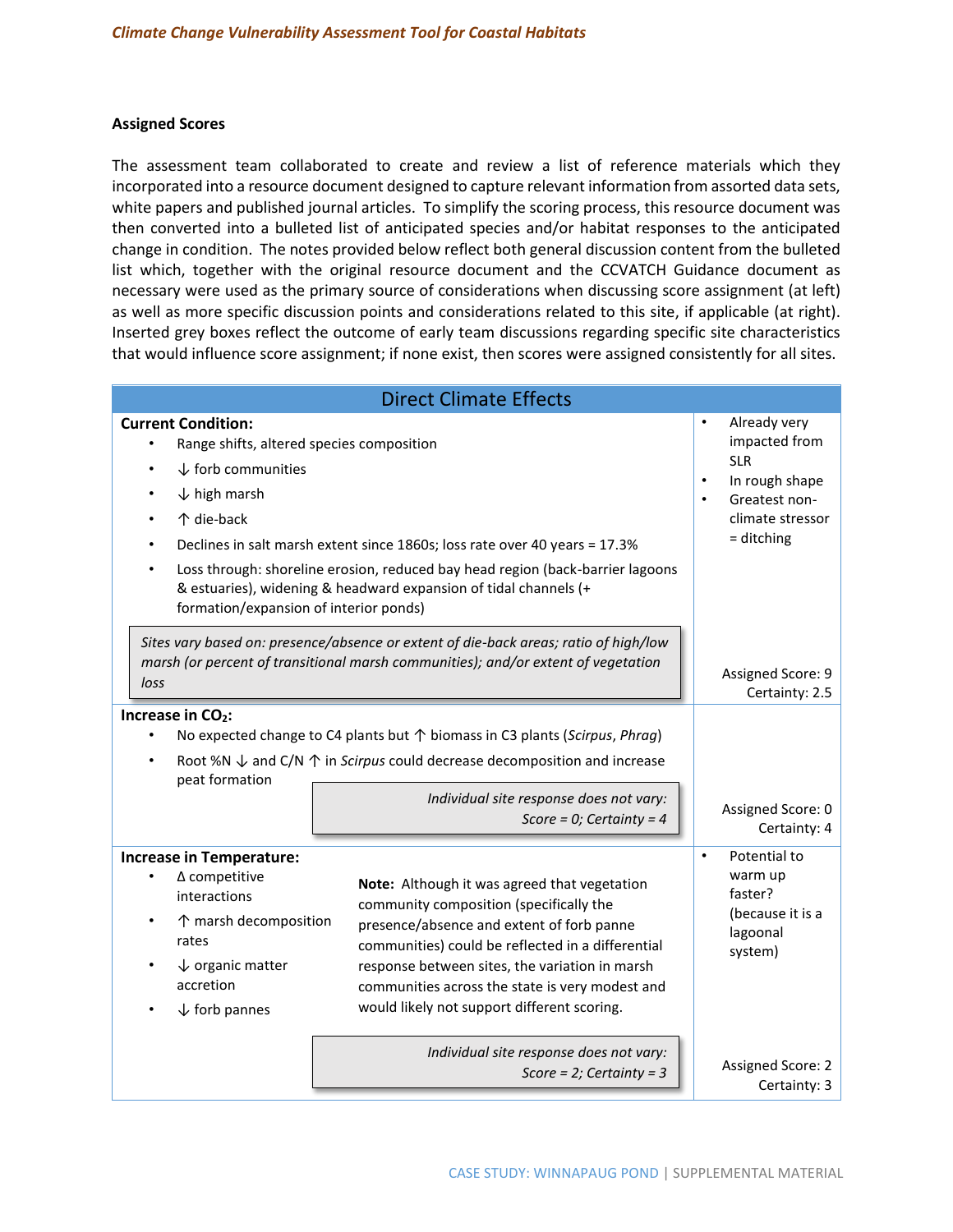| <b>Change in Precipitation:</b>                                                                                                                                                                                      | Freshwater<br>$\bullet$               |
|----------------------------------------------------------------------------------------------------------------------------------------------------------------------------------------------------------------------|---------------------------------------|
| Seasonal $\Delta$ timing/duration influences salinity through salt H <sub>2</sub> O intrusion                                                                                                                        | input to basin                        |
| Changes in groundwater flow/level can impact marsh elevation<br>٠                                                                                                                                                    | from red maple                        |
| $\Delta$ precipitation = $\downarrow$ productivity<br>$\bullet$                                                                                                                                                      | swamp (in<br>natural area to          |
| C4 better competitors with frequent/more severe drought                                                                                                                                                              | NW)                                   |
| $\downarrow$ precipitation and drought have no significant impact on S. patens<br>٠                                                                                                                                  | Stormwater<br>$\bullet$               |
| Dieback 个 during drought?<br>$\bullet$                                                                                                                                                                               | from Rt 1A                            |
|                                                                                                                                                                                                                      | (Shore Rd)                            |
| Sites vary based on: relative groundwater levels (potentially, although                                                                                                                                              | Assigned Score: 2                     |
| site specific data is not available); species composition (maybe)                                                                                                                                                    | Certainty: 1.5                        |
| <b>Change in Sea Level:</b>                                                                                                                                                                                          | May persist<br>$\bullet$              |
| Effects species distribution (shift to more salt tolerant species)                                                                                                                                                   | through 1 foot                        |
| $\downarrow$ high marsh                                                                                                                                                                                              | (from SLAMM)                          |
| $\downarrow$ low sediment marshes<br>$\bullet$                                                                                                                                                                       |                                       |
| ↑ inundation reduces below-ground biomass of S. alterniflora                                                                                                                                                         |                                       |
| $\uparrow$ inundation drives vegetation loss (elevation as proxy for inundation accounts<br>$\bullet$                                                                                                                |                                       |
| for 96% of var. in loss rates); elevation threshold for S. patens = 0.51mNAVD88                                                                                                                                      |                                       |
| Sites vary based on: change in tidal range (using relative elevation as proxy)                                                                                                                                       | Assigned Score: 9.5<br>Certainty: 3.5 |
|                                                                                                                                                                                                                      |                                       |
| <b>Change in Extreme Climate Events:</b>                                                                                                                                                                             | Road and<br>$\bullet$                 |
| ↑ extreme disturbance favors species that are 'colonizers'                                                                                                                                                           | residential area                      |
| ∆ upland/marsh interface                                                                                                                                                                                             | to south<br>provides some             |
| ↑ compression of marsh surface due to weight of storm surges                                                                                                                                                         | protection                            |
| ∆ plant communities<br>$\bullet$                                                                                                                                                                                     |                                       |
| 个 debris                                                                                                                                                                                                             |                                       |
| Sites vary based on: differences in geomorphology (e.g. presence/absence<br>of dunes, orientation relative to dominant wind direction, degree of fetch);<br>proximity to rivers prone to flooding; adjacent land use | Assigned Score: 1<br>Certainty: 2     |
|                                                                                                                                                                                                                      |                                       |

|                                                        | <b>Invasive / Nuisance Species</b>                                                                          |                                                                         |
|--------------------------------------------------------|-------------------------------------------------------------------------------------------------------------|-------------------------------------------------------------------------|
| <b>Current Condition:</b><br>٠<br>natives vary $\pm$ ) | Many exotic grazers and predators are present and increasing (interactions with                             | Low Phragmites<br>(because of<br>high salinity)<br>Too wet for<br>crabs |
| ٠                                                      | Many anthropogenic impacts making things worse (e.g. eutrophication,<br>overfishing, shoreline development) |                                                                         |
|                                                        | Range expansion by native plants, animals occurring (impacts debated $\pm$ )                                |                                                                         |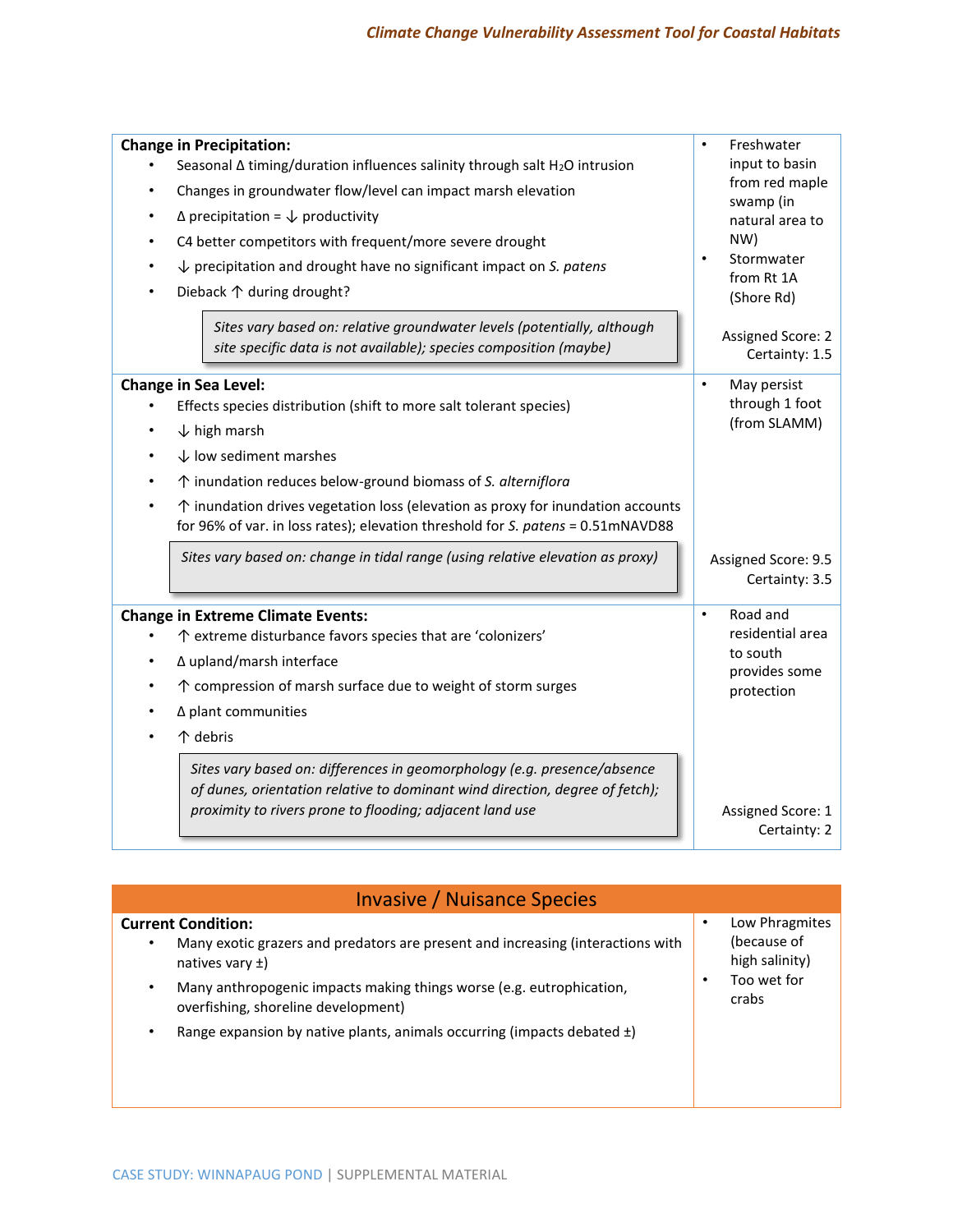| Sites vary based on: presence/absence/proximity of Phragmites; presence/<br>abundance of crab herbivores (if/when data available); presence/absence/<br>proximity of others (e.g. perennial pepperweed, purple loosestrife)                                                                                                                                                                                                                                                                                                                                                                                                                                                                                                                                                  | Assigned Score: 0.5<br>Certainty: 2.5                                                                                                 |
|------------------------------------------------------------------------------------------------------------------------------------------------------------------------------------------------------------------------------------------------------------------------------------------------------------------------------------------------------------------------------------------------------------------------------------------------------------------------------------------------------------------------------------------------------------------------------------------------------------------------------------------------------------------------------------------------------------------------------------------------------------------------------|---------------------------------------------------------------------------------------------------------------------------------------|
| Increase in CO <sub>2</sub> :<br>↑ could enhance fitness of many marsh invasives (e.g. <i>Phragmites</i> ) as well as<br>$\bullet$<br>some natives (e.g. poison ivy)<br>Phragmites does better with salt stress with $\uparrow$ CO <sub>2</sub> and $\uparrow$ temperature<br>٠<br>Reduction in %N of Scirpus shoots results in an increase in green tissue C/N<br>(may effect herbivore preferences and feeding rates); not true of C4 grasses (S.<br>patens, D. spicata)<br>Note: Response of Phragmites to both elevated CO <sub>2</sub> and temperature should<br>only be considered once (do not double-count impact under both stressors<br>Individual site response varies only by presence/absence/proximity of invasives:<br>If absent $-$ Score = 0; Certainty = 1 | Assigned Score: 0<br>Certainty: 2.5                                                                                                   |
| <b>Increase in Temperature:</b><br>$\uparrow$ temperature and CO <sub>2</sub> may make <i>Phragmites</i> more tolerant of salt stress<br>C4 plants more resistant to Phragmites encroachment<br>$\uparrow$ temperature may encourage range expansion of southern species (animals<br>٠<br>quicker, plants)<br>Impacts of both natural and facilitated expansion debated<br>Facilitates Phragmites encroachment (with elevated CO2)<br>Individual site response varies only by presence/absence/proximity of invasives:<br>If absent $-$ Score = 0; Certainty = 1                                                                                                                                                                                                             | Potential for<br>drying out<br>(summer)<br>Some<br>Phragmites<br>encroachment<br>(maybe crabs)<br>Assigned Score: 1<br>Certainty: 2.5 |
| <b>Change in Precipitation:</b><br>May cause species, currently limited by seasonal flooding, to spread<br>Plants and animals vulnerable to flooding may experience negative impacts<br>Multiple stressors (abiotic + biotic) may act synergistically with $\uparrow$ precipitation<br>Individual site response varies only by presence/absence/proximity of invasives:<br>If absent $-$ Score = 0; Certainty = 1                                                                                                                                                                                                                                                                                                                                                            | <see above=""><br/><math display="inline">\bullet</math><br/>Assigned Score: 1<br/>Certainty: 2.5</see>                               |
| <b>Change in Sea Level:</b><br>Rising SL may accelerate loss of some natives (e.g. salt sensitive species)<br>Salt sensitive species may move inland if possible<br>Multiple stressors may act synergistically with SL $\uparrow$<br>$\bullet$<br>↑ salt will kill Phragmites<br>$SLR = \mathcal{D}$ fiddler crabs                                                                                                                                                                                                                                                                                                                                                                                                                                                           | May benefit<br>$\bullet$<br>but very little<br>Phragmites<br>anyway<br>Continues to<br>$\bullet$<br>prevent crabs                     |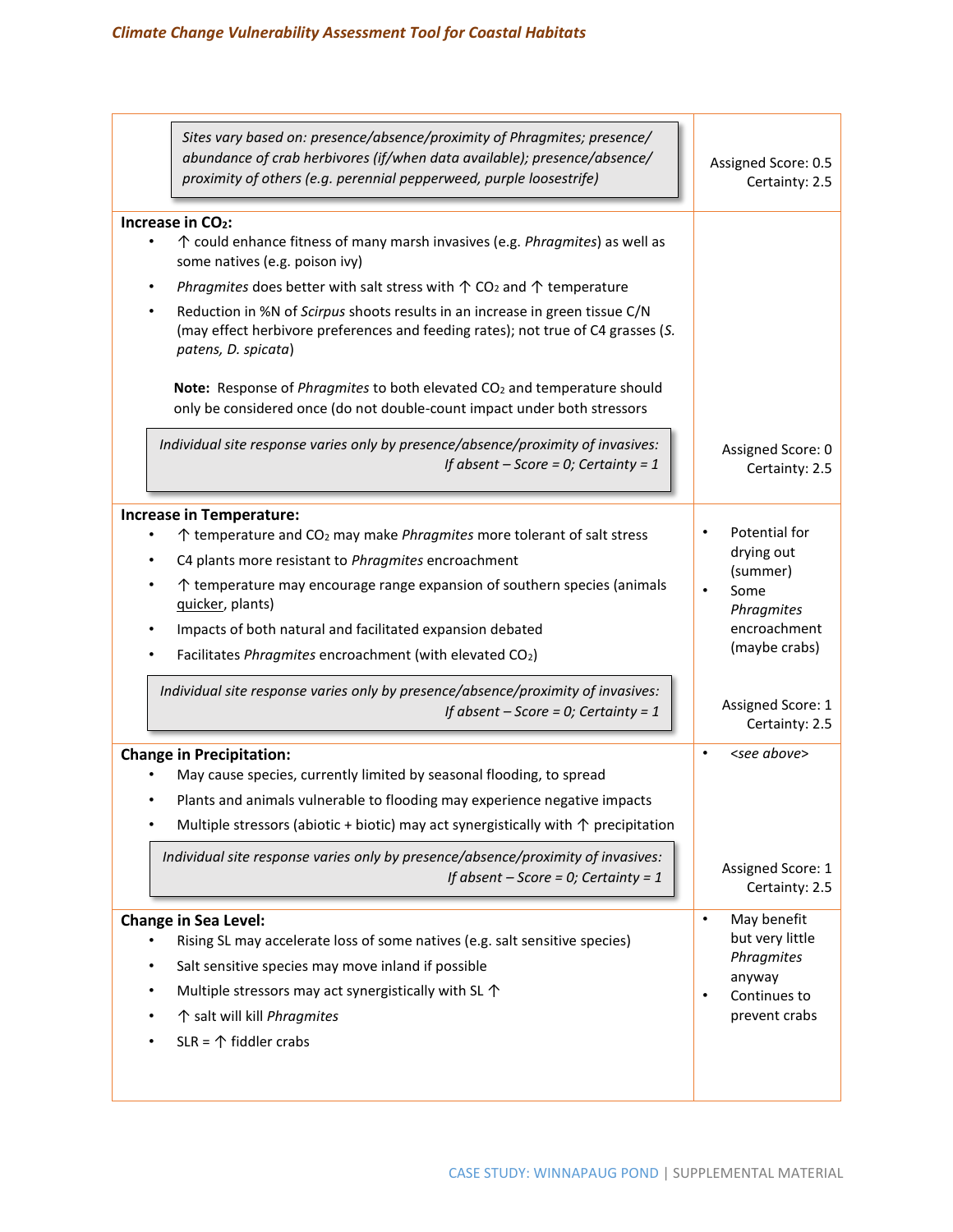| <b>Note:</b> Although site specific responses may in fact vary, the relative cost/<br>benefit associated with invasive/nuisance species (e.g. reduced Phragmites,<br>increased crabs) is simply too complex without additional information with<br>which to make that determination. |                      |
|--------------------------------------------------------------------------------------------------------------------------------------------------------------------------------------------------------------------------------------------------------------------------------------|----------------------|
| Individual site response varies only by presence/absence/proximity of invasives:                                                                                                                                                                                                     | Assigned Score: -0.5 |
| If absent $-$ Score = 0; Certainty = 1                                                                                                                                                                                                                                               | Certainty: 2.5       |
| Increase in Extreme Climate Events:<br>Variable impacts on species, disease, vectors, etc.<br>Range expansion likely<br>More disturbances could $\uparrow$ vulnerability to invasion                                                                                                 |                      |
| Individual site response varies only by presence/absence/proximity of invasives:                                                                                                                                                                                                     | Assigned Score: 0    |
| If absent $-$ Score = 0; Certainty = 1                                                                                                                                                                                                                                               | Certainty: 2.5       |

| <b>Nutrients</b>                                                                                                                                                                                                                                                                                                                                                                                                                                                                                                                                                                                         |                                                                                                                                                     |  |
|----------------------------------------------------------------------------------------------------------------------------------------------------------------------------------------------------------------------------------------------------------------------------------------------------------------------------------------------------------------------------------------------------------------------------------------------------------------------------------------------------------------------------------------------------------------------------------------------------------|-----------------------------------------------------------------------------------------------------------------------------------------------------|--|
| <b>Current Condition:</b><br>High nutrient levels cause $\uparrow$ aboveground and $\downarrow$ belowground biomass;<br>accelerates organic matter decomposition; marsh geomorphic stability is lost<br>$\uparrow$ N bad for high marsh - $\uparrow$ N favors S. alterniflora and Phragmites at expense<br>$\bullet$<br>of S. patens<br>$\uparrow$ N may allow marshes to accrete faster than sea level rise<br>N loading may reduce soil accretion in highly organic marshes (by $\downarrow$ allocation<br>$\bullet$<br>to roots); species composition shift to species that produce less below ground | Residential<br>$\bullet$<br>contrib. to N<br>loading: was<br>seasonal, now<br>year-round, so<br>should be<br>limited<br>nutrients in<br>future      |  |
| biomass                                                                                                                                                                                                                                                                                                                                                                                                                                                                                                                                                                                                  | High N possible<br>$\bullet$<br>(observed<br>wastewater<br>seepage)<br>Fertilizer and<br>$\bullet$<br>Canada goose<br>excrement from<br>golf course |  |
|                                                                                                                                                                                                                                                                                                                                                                                                                                                                                                                                                                                                          | Largely<br>$\bullet$<br>undeveloped to<br><b>NW</b>                                                                                                 |  |
| Sites vary based on: nutrient input source/levels (use adjacent land use as proxy /<br>estimator); vegetation composition; relative position in Bay (upper vs lower); other<br>nutrient sources                                                                                                                                                                                                                                                                                                                                                                                                          | No specific data<br>(influences<br>certainty)<br>Assigned Score: 3.5<br>Certainty: 2                                                                |  |
| Increase in $CO2$ :<br>Changes to vegetation communities (e.g. Phragmites promotion) affects N pools                                                                                                                                                                                                                                                                                                                                                                                                                                                                                                     |                                                                                                                                                     |  |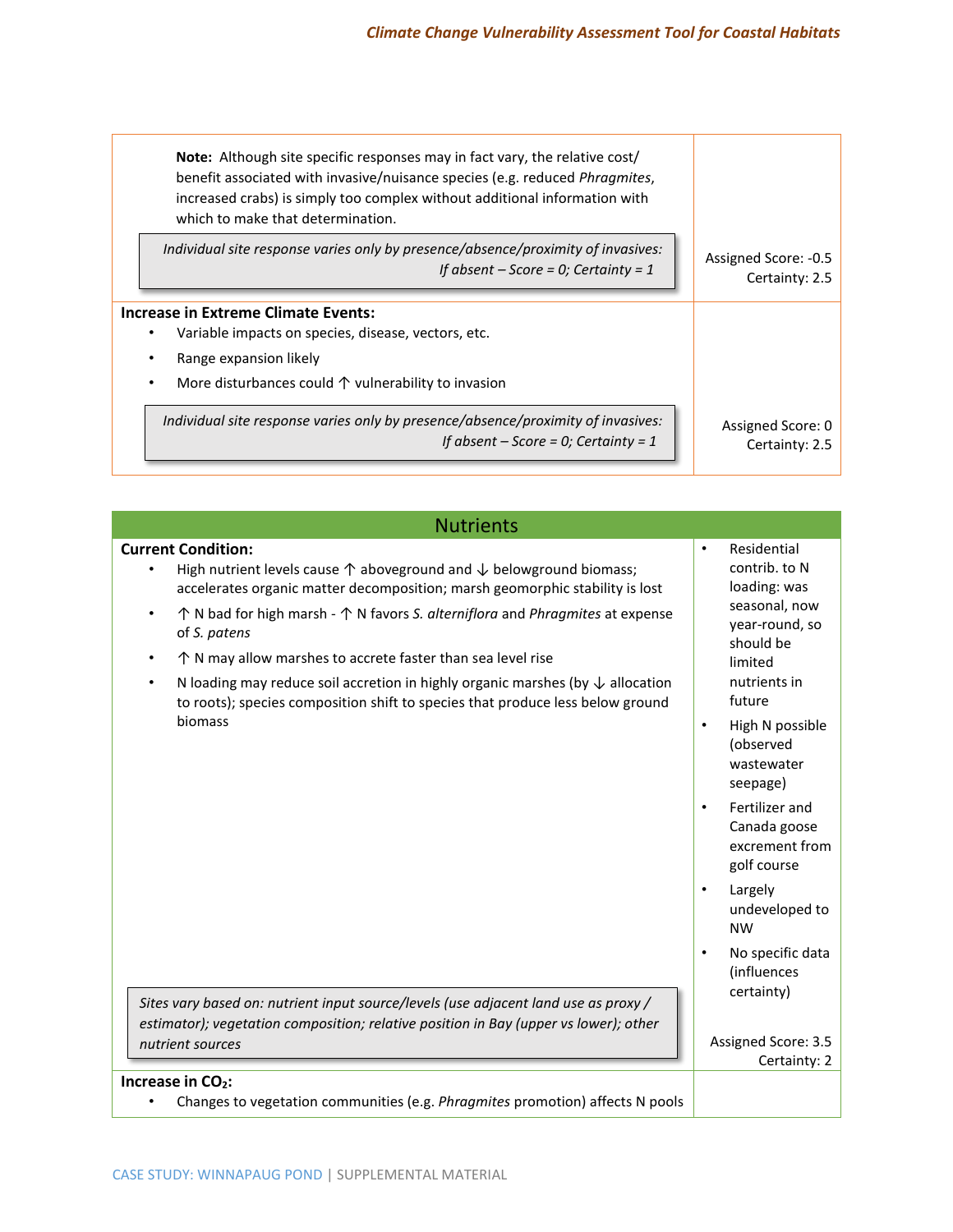# *Climate Change Vulnerability Assessment Tool for Coastal Habitats*

| Changes to structure/function of microbial N transformers<br>$\bullet$                                                                                                                                                                                                                                                                                                                              |                                       |
|-----------------------------------------------------------------------------------------------------------------------------------------------------------------------------------------------------------------------------------------------------------------------------------------------------------------------------------------------------------------------------------------------------|---------------------------------------|
| C3 species $\uparrow$ aboveground prod. with N + CO <sub>2</sub> (but not each alone)                                                                                                                                                                                                                                                                                                               |                                       |
| $\uparrow$ C4 growth under high N (above- and below-ground) but response $\downarrow$ with<br>increasing CO <sub>2</sub>                                                                                                                                                                                                                                                                            |                                       |
| Individual site response does not vary:<br>Score = 0; Certainty = $0.5$                                                                                                                                                                                                                                                                                                                             | Assigned Score: 0<br>Certainty: 0.5   |
| <b>Increase in Temperature:</b>                                                                                                                                                                                                                                                                                                                                                                     |                                       |
| Warming $\uparrow$ aboveground for S. alterniflora, but not high marsh plants                                                                                                                                                                                                                                                                                                                       |                                       |
| Stem height $\uparrow$ for both low + high marsh with warming                                                                                                                                                                                                                                                                                                                                       |                                       |
| Warming $\uparrow$ decomposition for S. patens<br>$\bullet$                                                                                                                                                                                                                                                                                                                                         |                                       |
| $\uparrow$ temperature = $\uparrow$ nutrient cycling                                                                                                                                                                                                                                                                                                                                                |                                       |
| Individual site response does not vary:<br>Score = $0$ ; Certainty = 2                                                                                                                                                                                                                                                                                                                              | Assigned Score: 0<br>Certainty: 2     |
| <b>Change in Precipitation:</b>                                                                                                                                                                                                                                                                                                                                                                     | If drier<br>$\bullet$                 |
| Drought decreased decomposition for native high marsh                                                                                                                                                                                                                                                                                                                                               | summers (and                          |
| Drought ↑ total biomass for S. alterniflora and S. patens<br>٠                                                                                                                                                                                                                                                                                                                                      | assume N is<br>bad)                   |
| Changes in water levels could influence nutrient availability/circulation                                                                                                                                                                                                                                                                                                                           |                                       |
| $\uparrow$ in wet deposition of nutrients                                                                                                                                                                                                                                                                                                                                                           |                                       |
| Sites vary based on: potential for nutrient input via surface and groundwater                                                                                                                                                                                                                                                                                                                       | Assigned Score: 4                     |
| (using adjacent land use [and slope] as proxy])                                                                                                                                                                                                                                                                                                                                                     | Certainty: 1.8                        |
| Change in Sea Level:                                                                                                                                                                                                                                                                                                                                                                                | If residential on<br>$\bullet$        |
| With $\uparrow$ N, marshes may keep up with sea level rise                                                                                                                                                                                                                                                                                                                                          | sewer/                                |
| Other factors (like climate, nutrients, predation) impact marshes abilities to<br>survive SLR                                                                                                                                                                                                                                                                                                       | improved septic<br>as anticipated     |
| SLR and high N load may degrade marshes by cooperatively contributing to $\uparrow$<br>$\bullet$<br>hydrogen sulfide concentration (个 decomposition)                                                                                                                                                                                                                                                |                                       |
| Note: Reference documents are not as definitive as the first and third bullets<br>suggest. All factors that influence growth rate may influence ability to survive<br>SLR. Fertilization may alter community composition and increase turf building<br>capacity. Negative feedback associated with increased decomposition (and<br>lower accretion rates) may result in greater drowning potential. |                                       |
| Sites vary based on: frequency/duration of inundation (with elevation as proxy) if<br>nutrient sources (i.e. from adjacent land use, relative position in Bay) are thought<br>to influence site                                                                                                                                                                                                     | Assigned Score: 3.5<br>Certainty: 2.5 |
| <b>Increase in Extreme Climate Events:</b>                                                                                                                                                                                                                                                                                                                                                          | No major<br>$\bullet$                 |
| May cause more frequent combined sewer overflows                                                                                                                                                                                                                                                                                                                                                    | impact                                |
|                                                                                                                                                                                                                                                                                                                                                                                                     |                                       |
|                                                                                                                                                                                                                                                                                                                                                                                                     |                                       |
|                                                                                                                                                                                                                                                                                                                                                                                                     |                                       |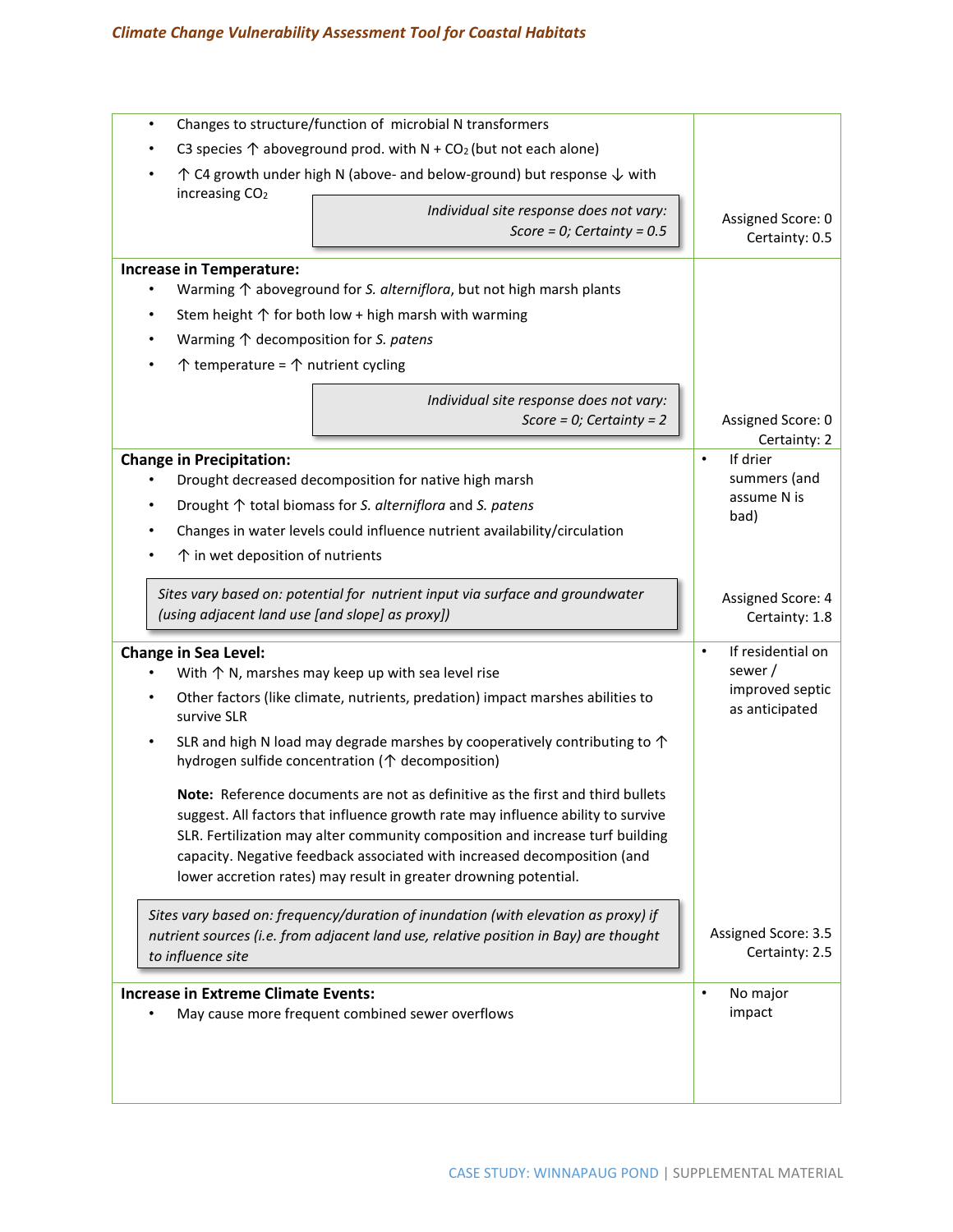| Note: General knowledge also suggests storm related flooding and run-off as<br>source.                                                                                                                                                                                                                                                                                                                                                                                      |                                                                                                                                                                                                                                                                                           |
|-----------------------------------------------------------------------------------------------------------------------------------------------------------------------------------------------------------------------------------------------------------------------------------------------------------------------------------------------------------------------------------------------------------------------------------------------------------------------------|-------------------------------------------------------------------------------------------------------------------------------------------------------------------------------------------------------------------------------------------------------------------------------------------|
| Sites vary based on: expected influence and proximity of overflow locations (e.g.<br>upper vs. lower Bay); other sources (using adjacent land use as proxy); slope;<br>geomorphology                                                                                                                                                                                                                                                                                        | Assigned Score: 3<br>Certainty: 2.5                                                                                                                                                                                                                                                       |
| Sedimentation                                                                                                                                                                                                                                                                                                                                                                                                                                                               |                                                                                                                                                                                                                                                                                           |
| <b>Current Condition:</b><br>Salt marshes in RI are not keeping pace with SLR; low suspended sediment in<br>$\bullet$<br>Narragansett Bay<br>$\uparrow$ ditching in marshes = $\downarrow$ sedimentation<br>Height and width of barrier is related to sedimentation rate in back barrier<br>system<br>$\downarrow$ sediment supply may exacerbate marsh loss but unlikely sole driver<br>With $\uparrow$ sediment of 1-2 orders of magnitude, marsh can form in < 100 years | Surface flow<br>$\bullet$<br>through red<br>maple swamp /<br>sub-division<br>Extreme<br>ditching ( $\downarrow$<br>sediment<br>supply)<br>$\bullet$<br>Already<br>sediment<br>starved<br>(original from<br>dune, now<br>restricted);<br>barrier<br>overwash<br>impeded by<br>development) |
| Sites vary based on: extent of ditching; river/streams inputs (or presence/<br>absence of river/streams as estimator); presence/absence of dunes                                                                                                                                                                                                                                                                                                                            | Assigned Score: 7.8<br>Certainty: 3.3                                                                                                                                                                                                                                                     |
| Increase in CO <sub>2</sub> :<br>Sediment trapping $\uparrow$ in C3 plants with $\uparrow$ N and $\uparrow$ CO <sub>2</sub><br>Individual site response does not vary:<br>Score = $0$ ; Certainty = $2$                                                                                                                                                                                                                                                                     | Assigned Score: 0<br>Certainty: 2                                                                                                                                                                                                                                                         |
| <b>Increase in Temperature:</b><br>No impact of increase on sediment supply anticipated.<br>All sites $=$ no score.                                                                                                                                                                                                                                                                                                                                                         | Assigned Score: -<br>Certainty: -                                                                                                                                                                                                                                                         |
| <b>Change in Precipitation:</b><br>↑ precipitation may increase sediment supply from uplands/streams<br>Sites vary based on: adjacent land use; presence/absence of streams                                                                                                                                                                                                                                                                                                 | Surface flow,<br>$\bullet$<br>no change likely<br>Assigned Score: 0<br>Certainty: 3.3                                                                                                                                                                                                     |
| <b>Change in Sea Level:</b>                                                                                                                                                                                                                                                                                                                                                                                                                                                 | Assumed<br>limited                                                                                                                                                                                                                                                                        |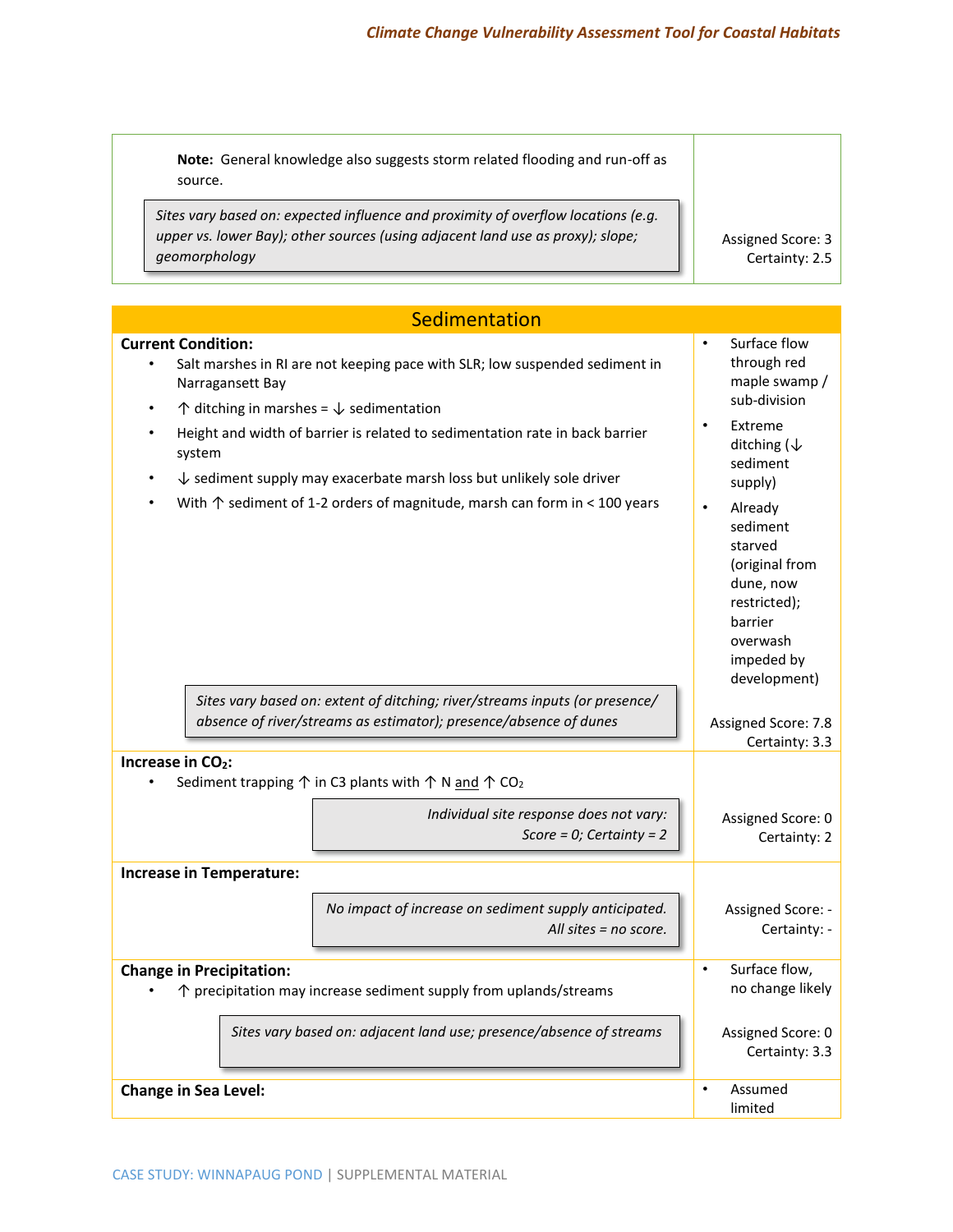# *Climate Change Vulnerability Assessment Tool for Coastal Habitats*

| $\bullet$ | Accretion rates across Narragansett Bay are not keeping pace with SLR                                                                                               | accretion at this                   |
|-----------|---------------------------------------------------------------------------------------------------------------------------------------------------------------------|-------------------------------------|
| ٠         | $\uparrow$ inundation period may increase sediment deposition                                                                                                       | site                                |
| $\bullet$ | In vegetated marshes with high sediment loads, marshes may sustain elevation<br>with SLR                                                                            |                                     |
| ٠         | Narragansett Bay marshes rely primarily on organic accretion - ratios are site-<br>specific                                                                         |                                     |
| $\bullet$ | Non-tidally restricted marshes may not drown                                                                                                                        |                                     |
|           | Note: Although the degree of tidal restriction and sediment load may<br>influence sites, it is not possible to predict relative response to these factors.          |                                     |
|           | Individual site response does not vary:<br>Score = $-1$ ; Certainty = 1.5                                                                                           | Assigned Score: 3<br>Certainty: 1.8 |
|           | <b>Increase in Extreme Climate Events:</b>                                                                                                                          | Reduced<br>$\bullet$                |
|           | Summer storms a major factor in defining short-term variability in<br>sedimentation rates                                                                           | overwash<br>potential due           |
| $\bullet$ | Storm events dominate accretion/sedimentation rates at certain marshes.<br>Mostly riverine systems and those subject to storm overwash                              | to houses /<br>road                 |
|           | Sites vary based on: expected influence and proximity of overflow locations (e.g.<br>upper vs. lower Bay); other sources (using adjacent land use as proxy); slope; | Assigned Score: 0<br>Certainty: 2.5 |

| Erosion                                                                                                                                                                                                                                                                                                                                                                                                                                                                     |                                                                                           |
|-----------------------------------------------------------------------------------------------------------------------------------------------------------------------------------------------------------------------------------------------------------------------------------------------------------------------------------------------------------------------------------------------------------------------------------------------------------------------------|-------------------------------------------------------------------------------------------|
| <b>Current Condition:</b><br>Look up annual erosion rates from CRMC for each marsh<br>(http://crmr.ri.gov/maps/)<br>Edge vegetation has been denuded by overabundant marsh crabs<br>Vegetation loss leads to widening of creek banks and loss of marsh edge/area<br>Soil type and geographical setting are most important factors when comparing<br>$\bullet$<br>erosion rates among sites<br>Erosion continuously occurs (no critical threshold below which there is none) | No real<br>$\bullet$<br>evidence at<br>hand<br><b>Back barrier</b><br>$\bullet$<br>system |
| Sites vary based on: erosion rates (using shoreline change maps as proxy for<br>current rates); evidence of creek widening; soil type; geomorphic setting                                                                                                                                                                                                                                                                                                                   | Assigned Score: 1.5<br>Certainty: 1.5                                                     |
| Increase in $CO2$ :<br>$\uparrow$ soil surface cover from $\uparrow$ plant production can reduce erosion rates<br>Note: Although the decomposition of peat (and potential for increased<br>erosion) could also be exacerbated by $CO2$ , levels of $CO2$ across the state are<br>assumed to be basically a constant and therefore no site specific variation in<br>score for this impact is possible either.                                                                |                                                                                           |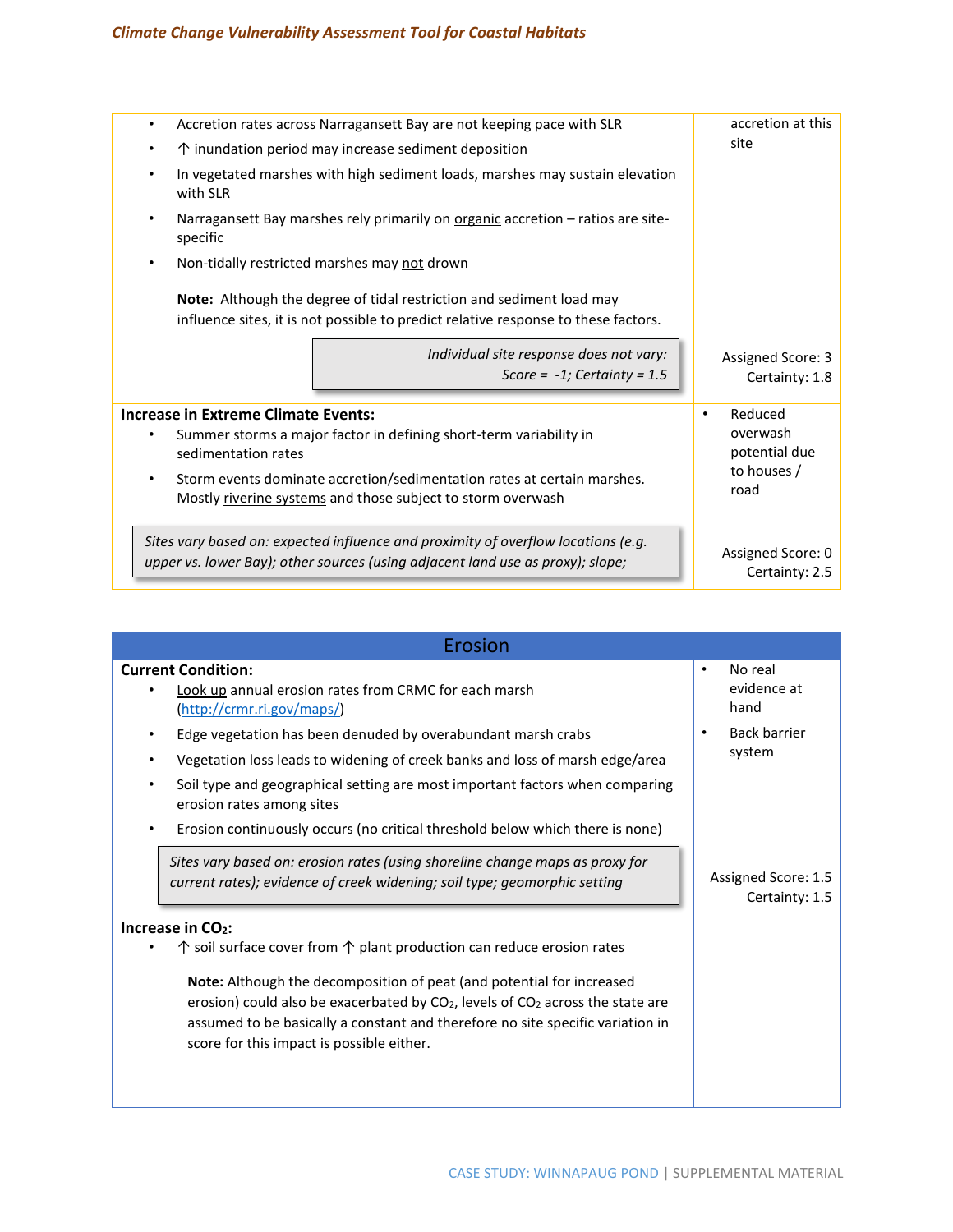| Individual site response does not vary:<br>Score = $3.9$ ; Certainty = $3$                                                                                                                             | Assigned Score: 0<br>Certainty: 3   |
|--------------------------------------------------------------------------------------------------------------------------------------------------------------------------------------------------------|-------------------------------------|
| <b>Increase in Temperature:</b><br>$\uparrow$ temperature = $\uparrow$ belowground decomposition = $\uparrow$ erosion (maybe)                                                                          |                                     |
| Individual site response does not vary:<br>Score = $3.9$ ; Certainty = $3$                                                                                                                             | Assigned Score: 3.9<br>Certainty: 3 |
| <b>Change in Precipitation:</b><br>With increased rainfall, there may be an increase in erosion at riverine salt<br>marsh systems                                                                      |                                     |
| Note: Acknowledging that variation between sites is possible, this metric<br>presents a challenge as differences in stream flow rate, channel width/depth<br>etc. are generally not known.             |                                     |
| Sites vary based on: proximity of rivers/streams influencing scouring levels                                                                                                                           | Assigned Score: 1<br>Certainty: 2   |
| <b>Change in Sea Level:</b>                                                                                                                                                                            |                                     |
| As marshes drown, wind-driven waves will erode unvegetated platforms                                                                                                                                   |                                     |
| Platform marshes are more susceptible than ramp (fringe) marshes because<br>they are expected to drown at once                                                                                         |                                     |
| ↑ SL of 30 cm will ↑ potential erosion on marsh surface by 50% (considered by<br>authors as not significant)                                                                                           |                                     |
| Shoreline erosion with $\uparrow$ wind wave exposure (associated with $\uparrow$ depth, fetch,<br>٠<br>bottom shear stress)                                                                            |                                     |
| Sites vary based on: type (e.g. platform, fringe); orientation to dominant<br>wind direction; relative elevation; measured erosion rates (e.g. from<br>shoreline change maps); percent vegetated cover | Assigned Score: 1<br>Certainty: 2   |
| <b>Increase in Extreme Climate Events:</b>                                                                                                                                                             |                                     |
| $\uparrow$ storms = more erosion of barrier beaches = $\uparrow$ threat to back barrier marshes                                                                                                        |                                     |
| Violent storms and hurricanes contribute less than 1% to long-term salt marsh<br>erosion rates                                                                                                         |                                     |
| Note: Given the somewhat contradictory statements of the two bullets, the<br>choice was made to consider only the second for scoring purposes.                                                         |                                     |
| Individual site response does not vary:<br>Score = 1.7; Certainty = $2$                                                                                                                                | Assigned Score: 1.4<br>Certainty: 2 |

| <b>Environmental Contaminants</b> |                     |
|-----------------------------------|---------------------|
| Current Condition:                | No local<br>sources |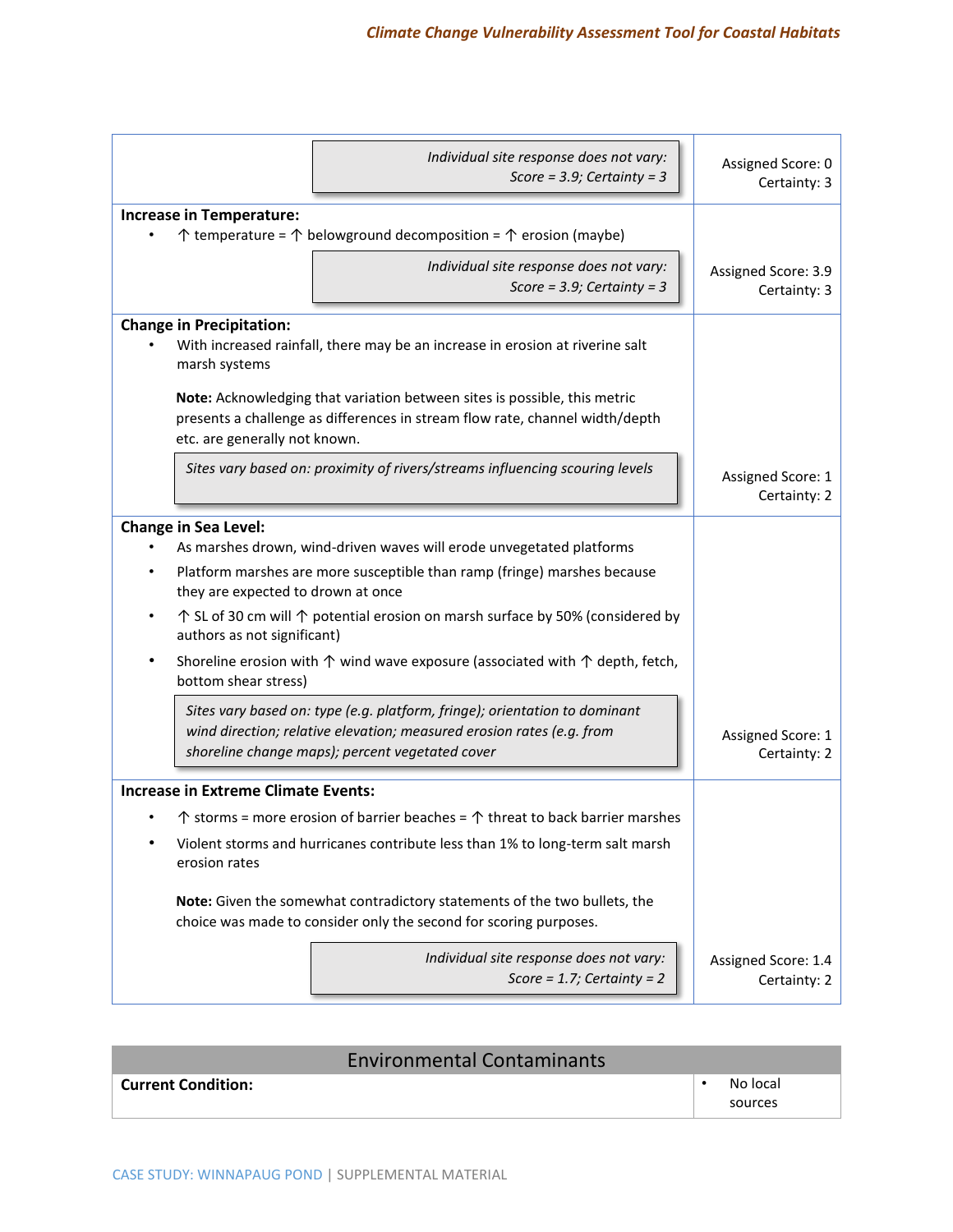| $\bullet$                     | There is a presumed tolerance to historic and persistent levels of exposure;<br>however "cost" may be reduced ability to tolerate climatic stress                                                                                                                                           |                                     |
|-------------------------------|---------------------------------------------------------------------------------------------------------------------------------------------------------------------------------------------------------------------------------------------------------------------------------------------|-------------------------------------|
|                               | Certain legacy pollutants are decreasing, but other emerging contaminants are<br>increasing and it is unknown how these 'new' contaminants will affect marsh<br>growth                                                                                                                      |                                     |
|                               | CC will stress communities through shifting them into non-optimal areas, $\downarrow$<br>resiliency, ↓ diversity, ↑ stress                                                                                                                                                                  |                                     |
|                               | Sites vary based on: proximity and source of exposure to both legacy and<br>emerging contaminants; adjacent land use                                                                                                                                                                        | Assigned Score: 0<br>Certainty: 2.5 |
| Increase in CO <sub>2</sub> : |                                                                                                                                                                                                                                                                                             |                                     |
|                               | Note: There is insufficient information to determine the degree to which<br>contaminant mobility is affected by CO <sub>2</sub> (and the degree to which<br>contaminant uptake will alter ecosystem processes). No variation in score<br>possible unless new information becomes available. |                                     |
|                               | Individual site response does not vary:<br>Score = $0$ ; Certainty = 1                                                                                                                                                                                                                      | Assigned Score: 0<br>Certainty: 1   |
|                               | <b>Increase in Temperature:</b><br>May increase contaminant uptake and stress plant/animal community                                                                                                                                                                                        |                                     |
|                               | May see $\uparrow$ use of pesticides / persistent organic pollutants (POPs) with $\uparrow$<br>temperature; $\uparrow$ temperature may alter uptake and physiological response                                                                                                              |                                     |
| ٠                             | ↑ may favor hardier species (more toxic species) that cause harmful algal<br>blooms (HABs)                                                                                                                                                                                                  |                                     |
|                               | Note: Although temperature is assumed to have some effect, there is<br>no data available to determine if a 2° change is a sufficient trigger. No<br>variation in score possible unless new information becomes available.                                                                   |                                     |
|                               | Individual site response does not vary:<br>Score = $0$ ; Certainty = 1                                                                                                                                                                                                                      | Assigned Score: 0<br>Certainty: 1   |
|                               | <b>Change in Precipitation:</b><br>$\uparrow$ precipitation = $\uparrow$ runoff = $\uparrow$ contaminants delivered to marshes                                                                                                                                                              |                                     |
|                               | $\uparrow$ precipitation = $\uparrow$ wet deposition                                                                                                                                                                                                                                        |                                     |
|                               | Sites vary based on: presence/absence of contaminants; slope; presence<br>and amount of stormwater and stream inputs; adjacent land use                                                                                                                                                     | Assigned Score: 0<br>Certainty: 2.5 |
| <b>Change in Sea Level:</b>   |                                                                                                                                                                                                                                                                                             |                                     |
|                               | Changes to land use/land cover will alter runoff / flooding and delivery of<br>contaminants                                                                                                                                                                                                 |                                     |
|                               | Changes bioavailability based on changes in salinity                                                                                                                                                                                                                                        |                                     |
|                               |                                                                                                                                                                                                                                                                                             |                                     |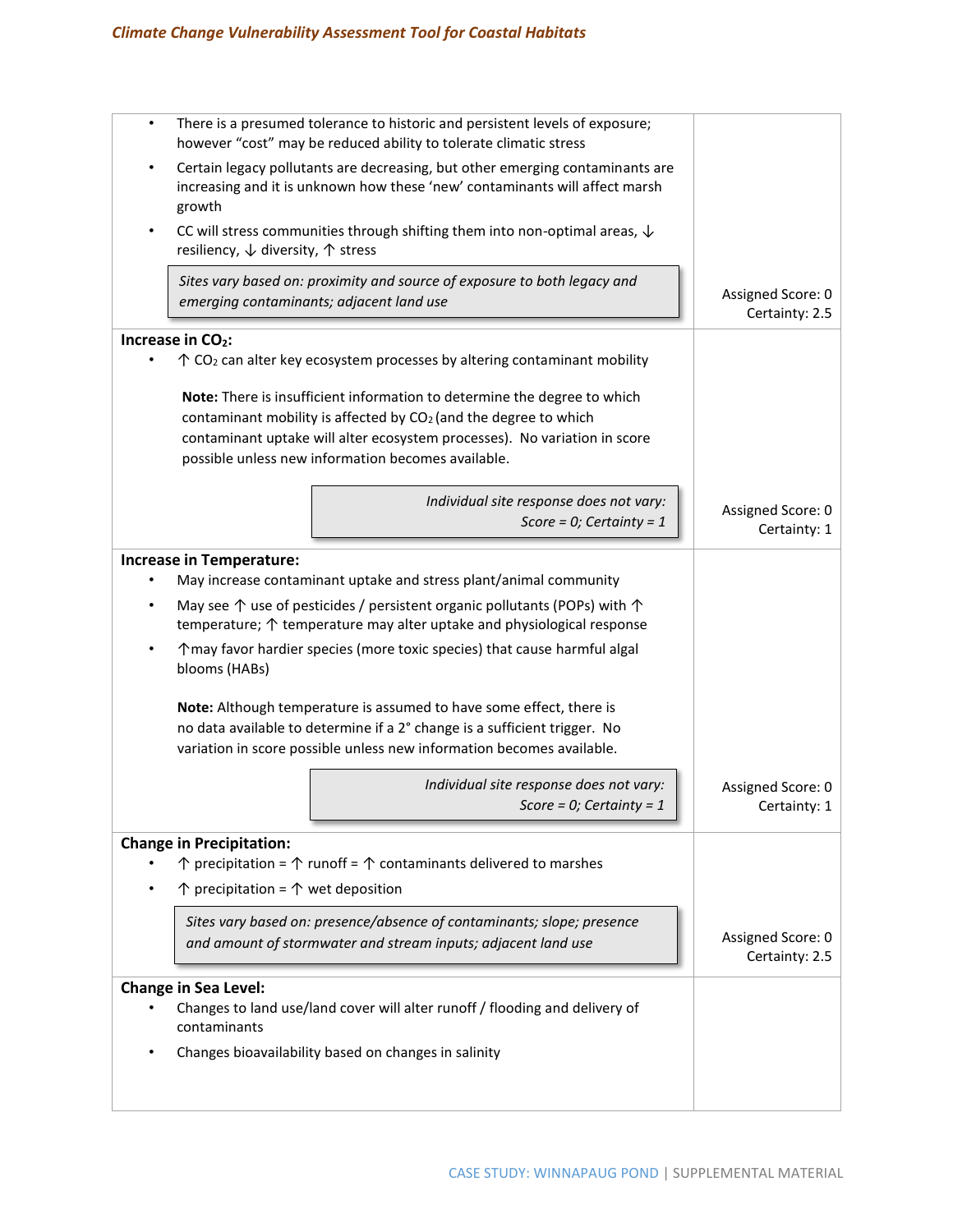| Sea level affects infrastructure which alters contaminant delivery if<br>infrastructure fails or is flooded                                      |                   |
|--------------------------------------------------------------------------------------------------------------------------------------------------|-------------------|
| Sites vary based on: presence/absence of contaminants; contaminant delivery as                                                                   | Assigned Score: 0 |
| function of flooding associated with SLR [potentially using elevation as proxy]                                                                  | Certainty: 2.5    |
| Increase in Extreme Climate Events:<br>Can cause $\uparrow$ flooding of infrastructure / landfills, $\uparrow$ contaminant delivery<br>$\bullet$ |                   |
| Sites vary based on: presence/absence of contaminants; contaminant                                                                               | Assigned Score: 0 |
| delivery as function of coastal flooding potential                                                                                               | Certainty: 2.5    |

| Degree of Fragmentation                                                                                                                                                                                                                           |                                                                                           |  |  |  |  |  |  |
|---------------------------------------------------------------------------------------------------------------------------------------------------------------------------------------------------------------------------------------------------|-------------------------------------------------------------------------------------------|--|--|--|--|--|--|
| Many species (particularly plants) decrease with fragmentation<br>$\bullet$<br>Fragmentation exacerbates vulnerability as harder to move and $\downarrow$ genetic<br>diversity<br>Many mutualisms hindered by fragmentation<br>Edge effects       | Fragmentation is<br>extreme<br>Assigned Score: 0                                          |  |  |  |  |  |  |
|                                                                                                                                                                                                                                                   | Certainty: 3.5                                                                            |  |  |  |  |  |  |
| <b>Barriers to Migration</b><br>$\uparrow$ permeability = $\uparrow$ adaptability (through migration/range shift)<br>$\bullet$                                                                                                                    | Extreme on entire<br>$\bullet$                                                            |  |  |  |  |  |  |
| Relatively flat topography may result in $\uparrow$ shifts if barriers are at a greater<br>distance (or absent)<br>Steep natural topography, but may still allow fringe marsh if erodable<br>Hardened, developed shoreline, more of an impediment | edge (road /<br>houses to south);<br>migration to west<br>but only if<br>residential area |  |  |  |  |  |  |
| # and size of structures may $\uparrow$ in response to SLR                                                                                                                                                                                        | removed<br>Dense<br>$\bullet$<br>development/<br>infrastructre<br>Assigned Score: 0       |  |  |  |  |  |  |
|                                                                                                                                                                                                                                                   | Certainty: 3                                                                              |  |  |  |  |  |  |
| Recovery / Regeneration<br>Speed of recovery / regeneration depends on severity of disturbance<br>$\bullet$                                                                                                                                       |                                                                                           |  |  |  |  |  |  |
| Must be careful with restoration targets (i.e. is it likely that historic targets<br>not going to be possible in future)                                                                                                                          |                                                                                           |  |  |  |  |  |  |
| Where tidal exchange occurs through narrow inlets, tidal range restricted<br>(and converse is true); may influence response                                                                                                                       | Assigned Score: 1<br>Certainty: 2                                                         |  |  |  |  |  |  |
| <b>Diversity of Functional Groups</b>                                                                                                                                                                                                             |                                                                                           |  |  |  |  |  |  |
| Dependent on disturbance level / stress<br>$\bullet$                                                                                                                                                                                              |                                                                                           |  |  |  |  |  |  |
| Biogeographical shifts of community already occurring and will continue                                                                                                                                                                           |                                                                                           |  |  |  |  |  |  |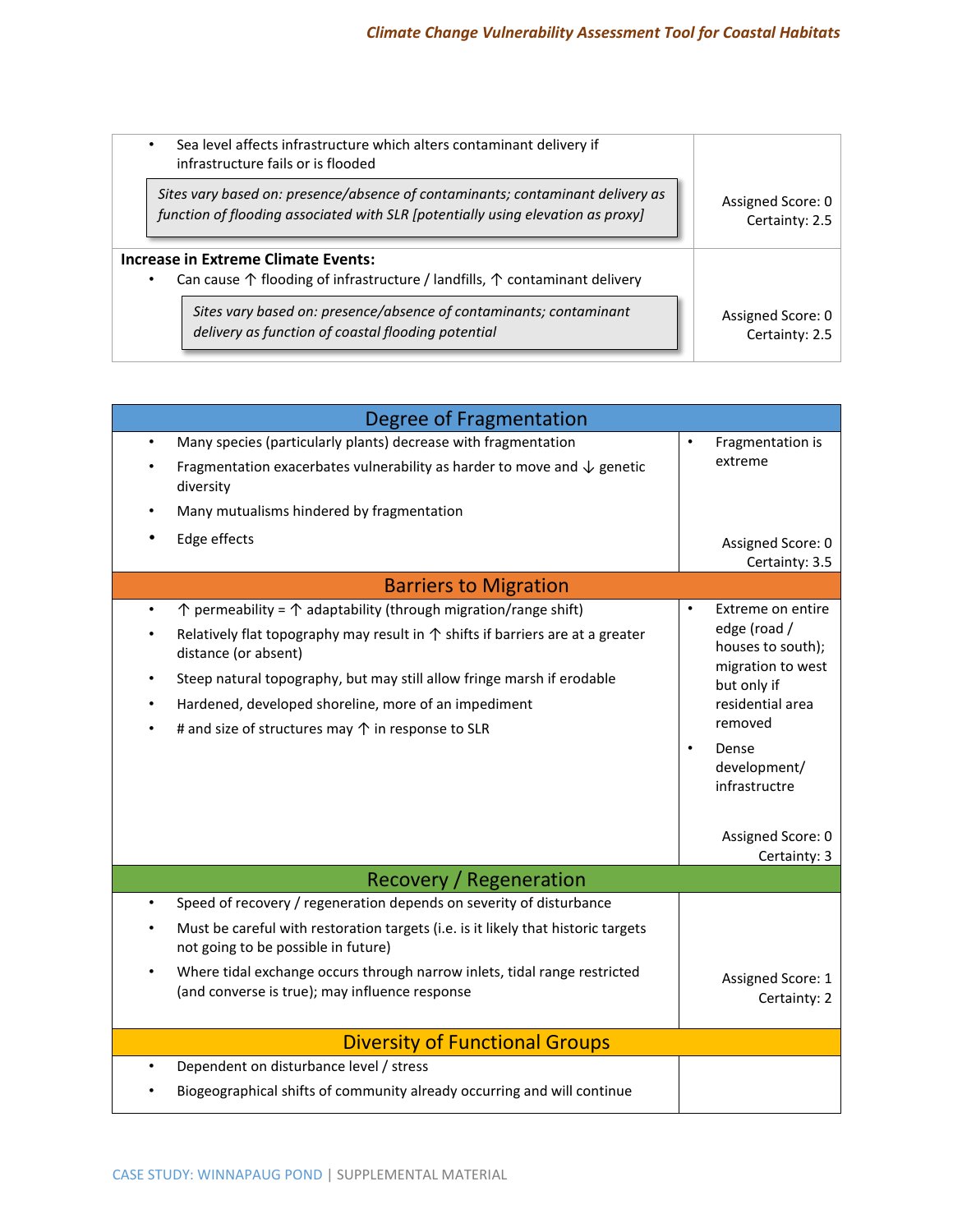| Changes to growing season will affect which species/groups are active when<br>٠                              | Assigned Score: 0<br>Certainty: 3.5                                                                                                                                                                      |  |  |  |  |  |  |
|--------------------------------------------------------------------------------------------------------------|----------------------------------------------------------------------------------------------------------------------------------------------------------------------------------------------------------|--|--|--|--|--|--|
| <b>Management Actions</b>                                                                                    |                                                                                                                                                                                                          |  |  |  |  |  |  |
| Current marsh extent is a relic of historic land-use change; allow return to<br>$\bullet$<br>'natural state' | Use dredge spoil?<br>$\bullet$<br>Runneling to<br>$\bullet$<br>drain?<br>Re-distribute<br>$\bullet$<br>levee materials<br>Very little<br>$\bullet$<br>economic<br>incentive for thin<br>layer deposition |  |  |  |  |  |  |
|                                                                                                              | Assigned Score: 2<br>Certainty: 3                                                                                                                                                                        |  |  |  |  |  |  |
| Institutional / Human Response                                                                               |                                                                                                                                                                                                          |  |  |  |  |  |  |
| Decide if assisted migration is valid<br>٠<br>Varied (depends on current/future management agency)           | Not protected<br>$\bullet$<br>throughout (some<br>land trusts)<br>State may take<br>$\bullet$<br>responsibility                                                                                          |  |  |  |  |  |  |
|                                                                                                              | <b>Assigned Score: 2</b><br>Certainty: 2.5                                                                                                                                                               |  |  |  |  |  |  |

### **Research Needs**

Certainty scores reflect the source of information considered when assigning sensitivity-exposure and adaptive capacity scores and ranges from zero (0; no direct or anecdotal evidence) to four (4; strong evidence, high consensus). Across all assessed sites within the state, overall certainty tended to be moderately higher at individual sites where local data sources were available or active management was being planned or applied.

Certainty score assignment associated with specific stressors (or stressor interactions) that are assigned an average score of less than two across sites indicates a general lack of evidence or consensus regarding habitat response. In the table below, circles indicate stressor / stressor interactions that fall within that category. Closed circles (●) indicate specific instances in which Winnapaug Pond also received low scores for those stressors and open circles (o) indicate higher than average certainty scores since more information about this specific site is known. X's indicate instances where the available information related to Winnapaug Pond was considered lacking and therefore were assigned less than the average certainty score. Cells in the table marked with ● or X's generally suggest that more research is needed to better understand habitat response at Winnapaug Pond.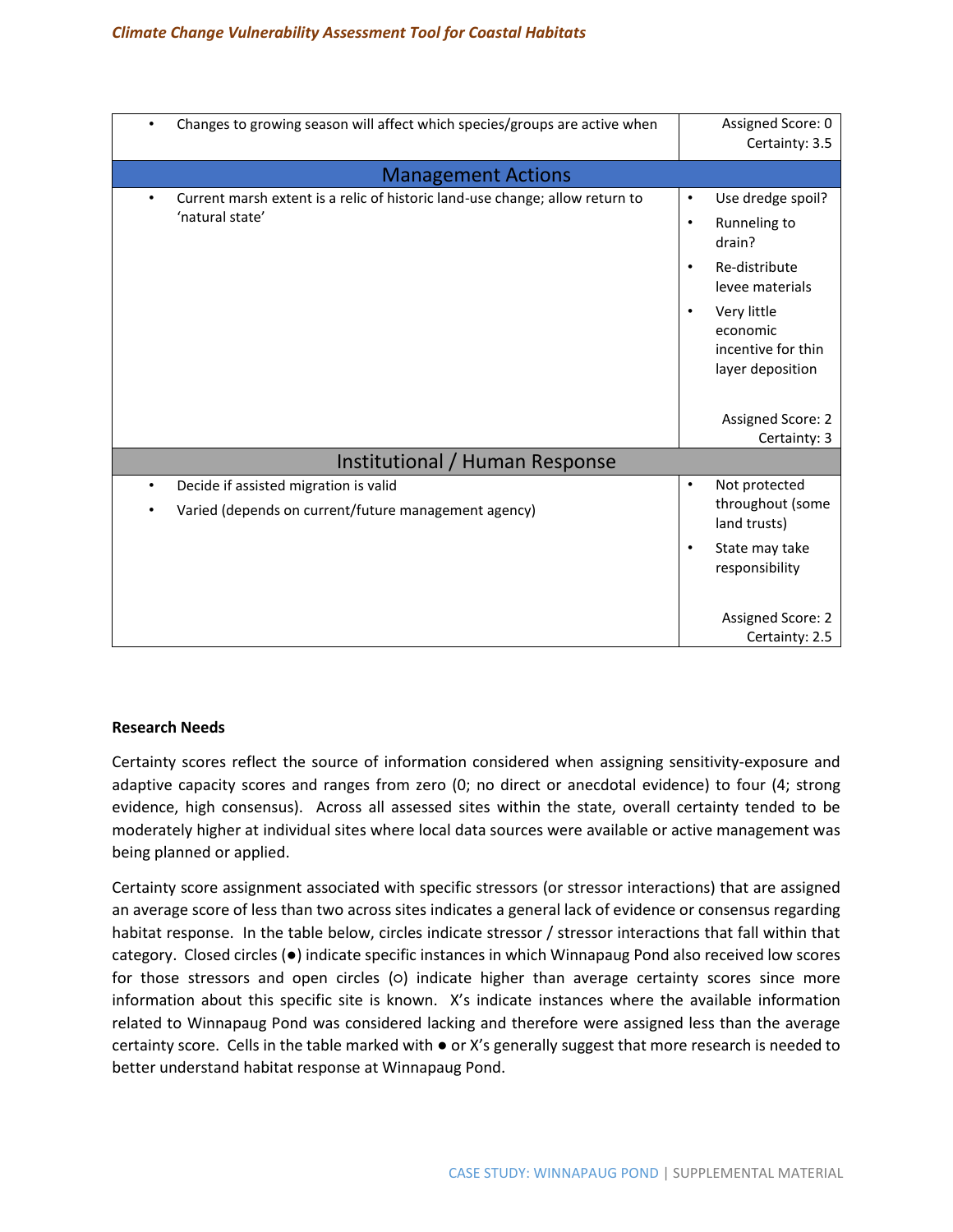|                                  | <b>Current</b><br><b>Condition</b> | CO <sub>2</sub> | Temp.                      | Precip.                            | Sea Level                           | <b>Extreme</b><br><b>Climate</b> |
|----------------------------------|------------------------------------|-----------------|----------------------------|------------------------------------|-------------------------------------|----------------------------------|
| <b>Direct Effects</b>            |                                    |                 |                            | X                                  |                                     | O                                |
| <b>Invasive</b><br>/Nuisance Sp. |                                    |                 |                            |                                    |                                     |                                  |
| <b>Nutrients</b>                 |                                    |                 |                            |                                    | O                                   | ∩                                |
| Sedimentation                    |                                    |                 |                            |                                    | X                                   |                                  |
| <b>Erosion</b>                   | X                                  |                 |                            |                                    |                                     |                                  |
| Env.<br><b>Contaminants</b>      | O                                  |                 |                            | O                                  | O                                   | O                                |
|                                  | <b>Habitat</b><br>Fragment.        | <b>Barriers</b> | <b>Recovery</b><br>/Regen. | <b>Functional</b><br><b>Groups</b> | <b>Management</b><br><b>Actions</b> | Inst./Human<br><b>Response</b>   |
| <b>Adaptive</b><br>Capacity      |                                    |                 |                            |                                    |                                     |                                  |

### **Process and Facilitation**

Numerous meetings were conducted over the course of a year to implement CCVATCH in the State of RI. The assessment team members varied somewhat, but a core group representing numerous state agencies (e.g. RI Coastal Resources Management Council, US Environmental Protection Agency, US Fish and Wildlife Service, Narragansett Bay National Estuarine Research Reserve, Audubon Society of RI, and Save The Bay) have consistently participated throughout the process. The process of applying CCVATCH in RI required the following general steps:

- Overview of tool & habitat selection
- Identification of experts, resources (e.g. published literature, available data sets, etc.) available
- Outreach to experts to solicit additional resource material
- Review of reference material & generation of resource document
- Create bulleted list from resource document to assist with scoring
- CCVATCH score assignment of selected sites

Team members were originally invited from a master list of attendees at a salt marsh conference recently held in the state. While this may have biased habitat selection toward salt marsh, specifically those marshes for which monitoring data were available, other habitats were identified as priorities for assessment such as tidal river/stream and submerged aquatic vegetation (SAV) for future efforts. Additional applications of CCVATCH to these habitats may take place in future, particularly if on-going efforts in other New England states develop resource documents that would aid in the process (*see* <http://graham.umich.edu/activity/32984> for a project overview).

### **Climate Forecast**

Temperatures in the Northeast increased by almost 2°F between 1895 and 2011 (0.16°F per decade) and precipitation increased more than 10%, approximately 5 inches (0.4 inches per decade; Horton et al,